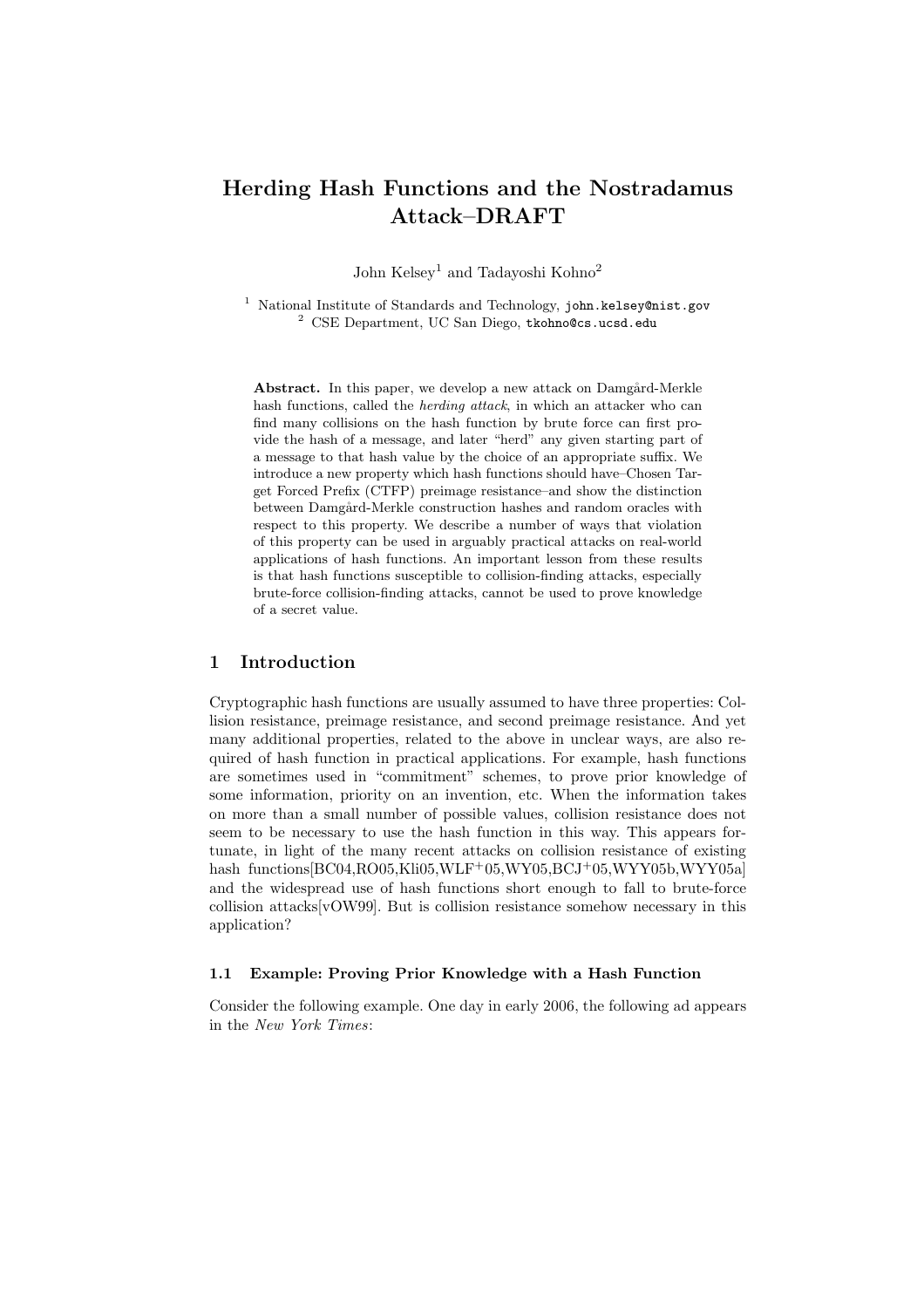I, Nostradamus, hereby provide the MD5 hash H of many important predictions about the future, including most importantly, the closing prices of all stocks in the S&P500 as of the last business day of 2006.

A few weeks after the close of business in 2006, Nostradamus publishes a message. Its first few blocks contain the precise closing prices of the S&P500 stocks. It then continues with many rambling and vague pronouncements and prophecies which haven't come true yet. The whole message hashes to H.

The main question we address in this paper is whether this should be taken as evidence that Nostradamus really knew the closing prices of the S&P500 many months in advance. MD5 has been the subject of collision attacks, and indeed is susceptible to brute force collision attacks, but there are no known preimage attacks. And yet, it seems that a preimage attack on MD5 would be necessary to allow Nostradamus to first commit to a hash, and then produce a message which so precisely described the future after the fact.

# 1.2 Chosen Target Forced Prefix (CTFP) Preimage Resistance

A natural question when considering the situation outlined above is what property of a hash function would have to be violated by Nostradamus, in order to falsely "prove" prior knowledge of these closing prices. The property is not directly one of the commonly discussed properties of hash functions (collision resistance<sup>3</sup>, preimage resistance, and second preimage resistance). Instead, we need a new property, which we will call "chosen target forced prefix" (CTFP) preimage resistance.

In order to falsely prove his knowledge of the closing prices of the S&P500, Nostradamus would first have to choose a target hash value, H. He then would have to wait until the closing values of the  $S\&P500$  stocks for 2006 were available. Finally, he would have to find some way to form a message that started with a description of those closing values,  $P$ , and ended up with the originally committed-to hash H.

Following this example, we can formally define CTFP preimage resistance as follows: In the first phase of his attack, Phase1, Nostradamus performs some precomputation and then outputs an *n*-bit hash value  $H$ ;  $H$  is his "chosen target". The challenger then selects some prefix  $P$  and supplies it to Nostradamus; P is the "forced prefix". In our security definition we place no restriction on how the challenger picks  $P$ , but for simplicity we may assume that the challenger picks P uniformly at random from some large but finite set of strings. In his second phase, Phase2, Nostradamus computes and outputs some string S. Nostradamus compromises the CTFP preimage resistance of the hash function if  $\textsf{hash}(P||S) = H$ . If we model the hash function as a random oracle, then unless Nostradamus is lucky and guesses  $P$  in Phase1, we would expect him to have to try  $O(2^n)$  values for S in Phase2 before finding one such that  $\text{hash}(P||S) = H$ .

<sup>&</sup>lt;sup>3</sup> Collision resistance would preclude the attack, but does not appear to be necessary for the attack to fail.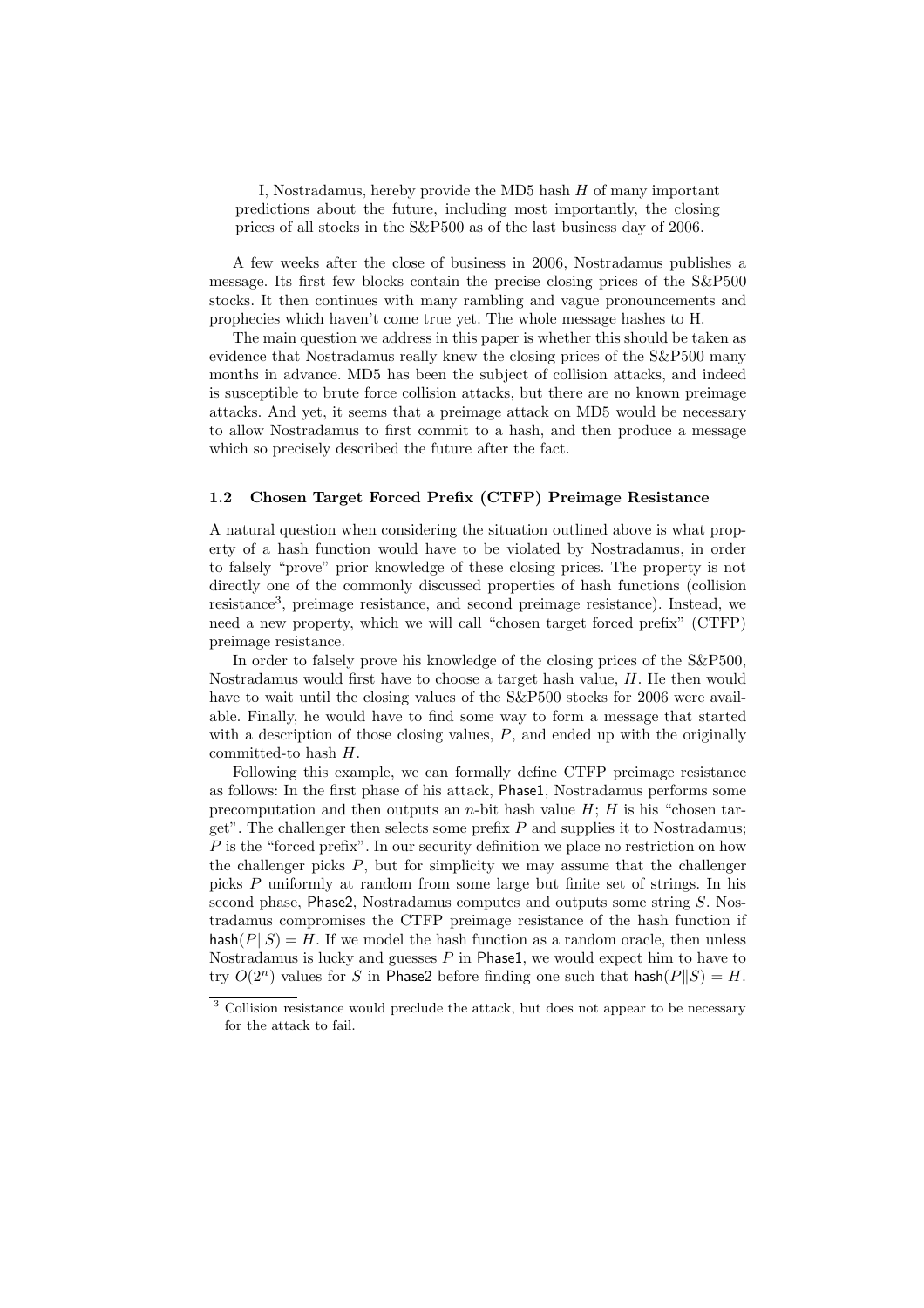Consequently, it seems reasonable to expect that Nostradamus would have to perform  $O(2^n)$  hash function computations to compromise the CTFP preimage resistance of a real hash function.

As described in detail below, the ability to violate the CTFP preimage resistance property allows an attacker to carry out a number of surprising attacks on applications of a hash function. Almost any use of a hash function to prove knowledge of some information can be attacked by someone who can violate this property. Many applications of hashing for signatures or for fingerprinting some information which aren't vulnerable to attack by straightforward collisionfinding techniques are broken by an attacker who can violate CTFP preimage resistance.

Further, when the CTFP definition is relaxed somewhat (for example, by allowing Nostradamus some prior limited knowledge or control over the format of  $P$ , giving him prior knowledge of the full (large) set of possible  $P$  strings that might be presented, or allowing him to use any of a large number of encodings of P with the same meaning), the attacks become still cheaper and more practical.

#### 1.3 Herding Attacks

The major result of this paper is as follows: For Damgård-Merkle[Dam89,Mer89] construction hash functions, CTFP preimage resistance can always be violated by repeated application of brute-force collision-finding attacks. More efficient collision-finding algorithms for the hash function being attacked may be used to make the attack more efficient, if the details of the collision-finding algorithms support this. An attack that violates this property effectively "herds" a given prefix to the desired hash value; we thus call any such attack a "herding attack."

The herding attack shows that the CTFP preimage resistance of a hash function like MD5 or SHA1 is ultimately limited by the collision resistance of the hash function. At a high level, and in its basic variant, the attack is parameterized by some positive integer k, e.g.,  $k = 50$ , and by the output size n of the hash function. In Phase1 of a herding attack, the attacker, Alice, repeatedly applies a collision-finding attack against a hash function to build a diamond structure, which is a data structure reminiscent of a binary tree. With high probability it takes at most  $2^{k/2+n/2+2}$  applications of the hash compression function (and possibly fewer, depending on details of more efficient collision-finding attacks<sup>4</sup> to create a diamond structure with  $2^{k+1}-2$  intermediate hash states, of which  $2^k$  are used in the basic form of the attack. In Phase2 of the attack, Alice exhaustively searches a string S' such that  $P||S'$  collides with one of the diamond structure's intermediate states; this step requires trying  $O(2^{n-k})$  possibilities for S'. Having

<sup>4</sup> The collision finding attacks needed for constructing the diamond structure are somewhat different than those in recent results on MD5, SHA0, and SHA1[WY05,WYY05a]. We are uncertain whether these attacks can be adapted to the requirements of constructing the diamond structure, though it seems plausible that it might work. For the diamond structure we need collisions between two messages starting with different IVs.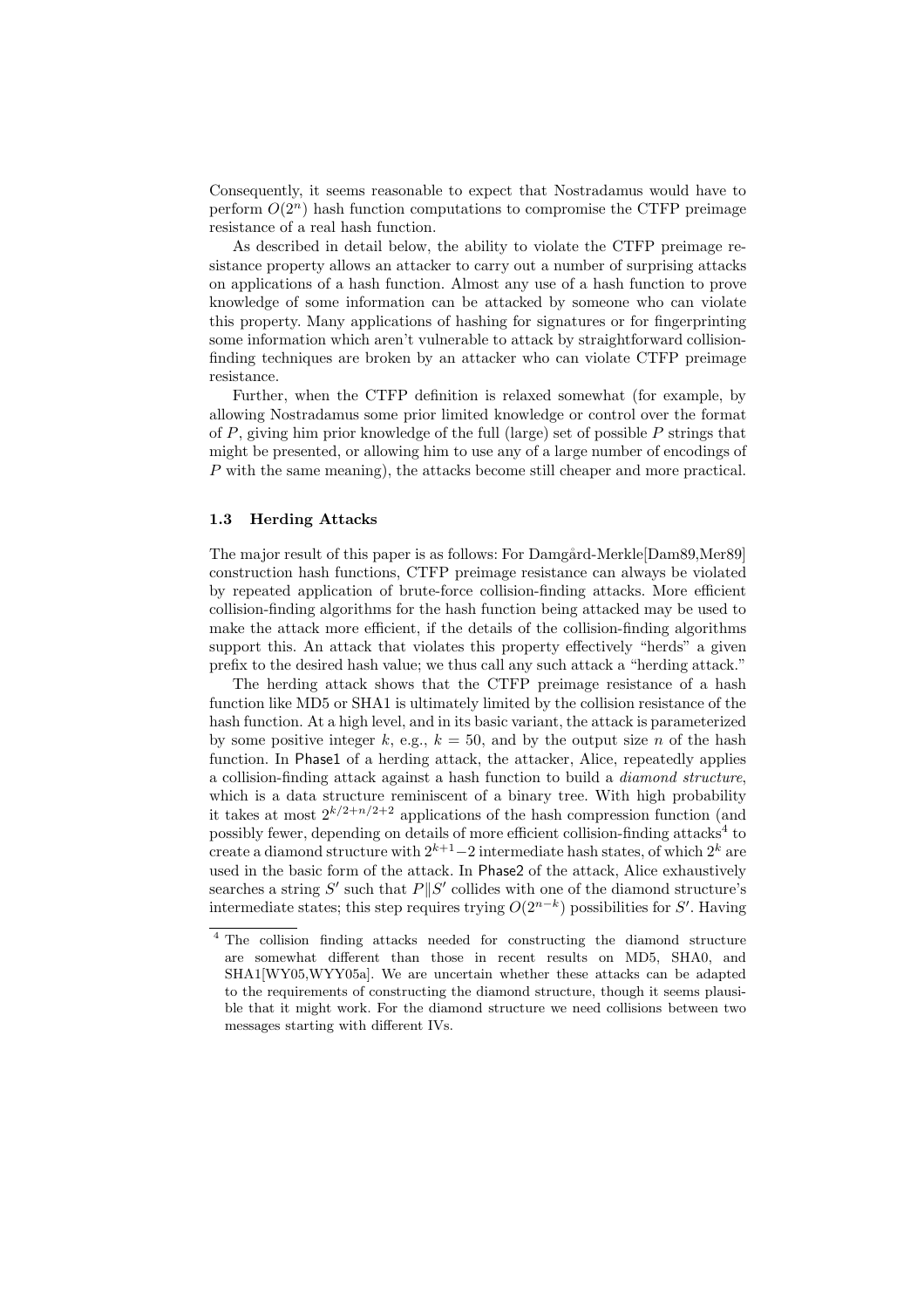found such a string  $S'$ , Alice can construct a sequence of message blocks  $Q$  from the diamond structure, and thus build a suffix  $S = S' || Q$  such that  $\text{hash}(P||S) =$  $H$ ; this step requires a negligible amount of work, and the resulting suffix  $S$  will be  $k + 1$ -blocks long. We stress that Alice can have significant control over the contents of  $S$ , which means that  $S$  may not be "random looking" but may instead contain structured data suitable for the application that Alice is trying to attack. We call our attack a "herding" attack because we use the diamond structure to "herd" the hash output of a given prefix to the previously-committed-to value H.

Table 1. Herding with Short Suffixes

|                  | output example | diamond   | suffix           | work         |
|------------------|----------------|-----------|------------------|--------------|
| size             |                | width(k)  | (blocks)         |              |
| 128              | MD5            | 41        | 48               | $2^{87}$     |
| 160              | SHA1           | 52        | 59               | $2^{108}$    |
| 192              | Tiger          | 63        | 70               | $2^{129}$    |
| 256              | <b>SHA256</b>  | 84        | 92               | $2^{172}$    |
| 512              | Whirlpool      | 169       | 178              | $2^{343}$    |
| $\boldsymbol{n}$ |                | $(n-5)/3$ | $k + \lg(k) + 1$ | $\sum_{n=k}$ |

Table 2. Herding with Impractically Long Suffixes

|                  | output example | diamond                         | suffix    | work        |
|------------------|----------------|---------------------------------|-----------|-------------|
| size             |                | width(k)                        | blocks)   |             |
| 128              | MD5            | 5                               | $2^{55}$  | $2^{69}$    |
| 160              | SHA1           | 15                              | $2^{55}$  | $2^{91}$    |
| 192              | Tiger          | 26                              | $2^{55}$  | $2^{112}$   |
| 256              | <b>SHA256</b>  | 47                              | $2^{55}$  | $2^{155}$   |
| 512              | Whirlpool      | 133                             | $2^{55}$  | $2^{325}$   |
| 512              | Whirlpool      | 5                               | $2^{246}$ | $2^{251}$   |
| $\boldsymbol{n}$ |                | $2r-3/3$<br>$\lfloor n \rfloor$ | $2^r$     | $2^{n-k-r}$ |

#### 1.4 Practical Impact

Our techniques for carrying out herding attacks have much in common with the long message second preimage attacks of [KS05]. However, those attacks required implausibly long messages, and so probably could never be applied in practice. By contrast, our herding attacks require quite short suffixes, and appear to be practical in many situations. Similarly, many recent cryptanalytic results on hash functions, such as [WY05,WYY05a], require very careful control over the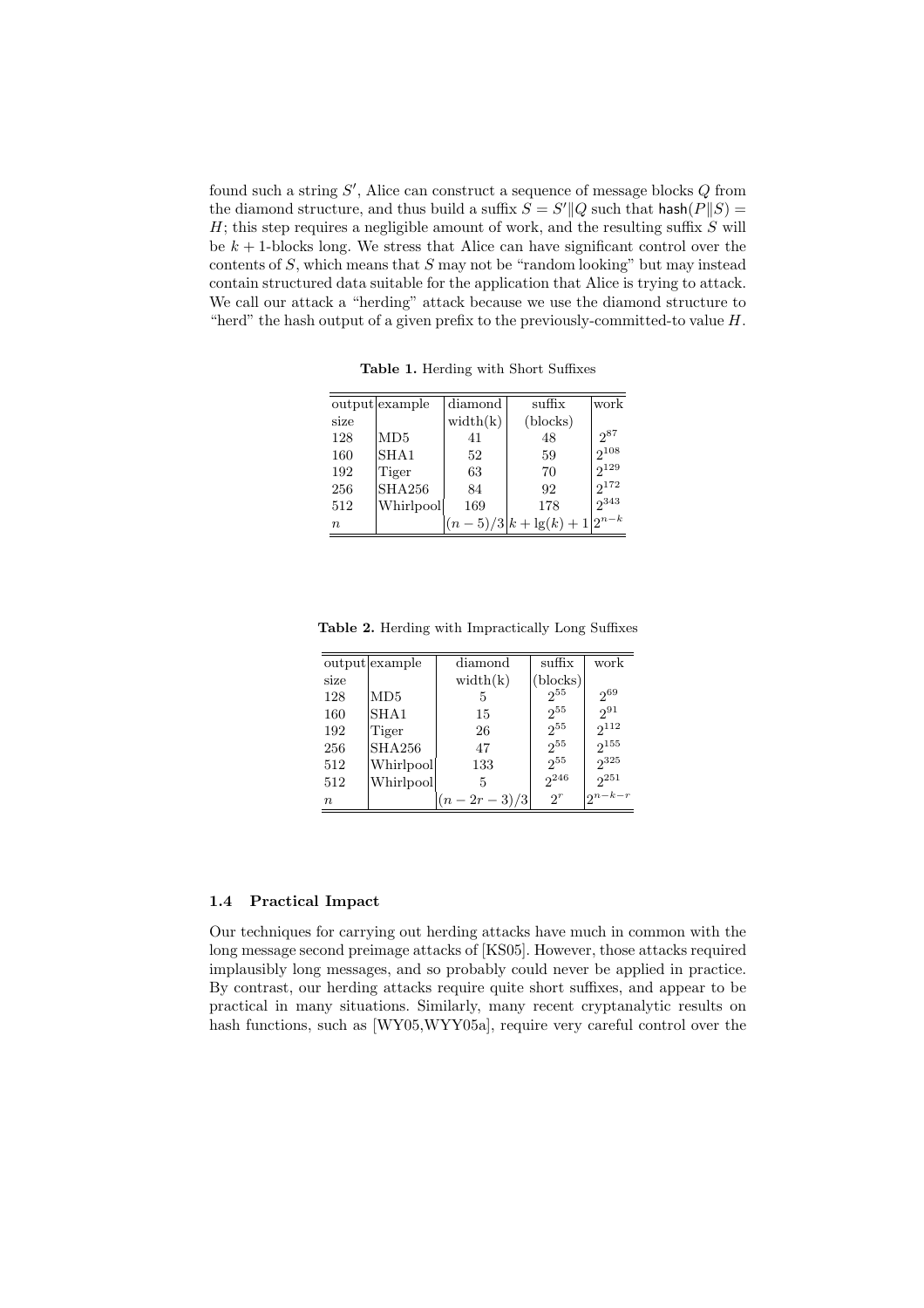format of the messages to be attacked. This is not generally true of our herding attacks, though more efficient variants that make use of cryptanalytic results on the underlying hash functions will naturally have to follow the same restrictions as those attacks.

Near the end of this paper, we describe a number of ways in which our herding attacks and variations on them can be exploited. We also describe closelyrelated attacks that can be done against signature protocols using our herding techniques, but not the more standard collision finding techniques.

In developing the herding attack, we also describe a new method of building multicollisions for Damgård-Merkle hash functions which is of independent interest, and which may be useful in many other hash function attacks.

#### 1.5 Related Work

The herding attack is closely related to the long message second preimage attacks in [KS05] and [Dea99], and is ultimately built upon the multicollisionfinding technique of [Jou04]. Our result complements Coron, Dodis, Malinaud, and Puniya's work[CDMP05] which does not present actual attacks like the ones we present, but shows that iterative hash functions like MD5 and SHA1 are not random oracles, even when their compression functions are. Our attack works against one of Coron, et al's fixes, but does not violate their provable security bound. In this particular case, our results can be seen as a tightness result.

More broadly, our result re-enforces the lessons that might sensibly be taken from [Jou04,KS05,Kam04,LWdW05,DL05] on the many ways in which seemingly impractical hash function collisions may be applied in practice. The security properties of Damgård-Merkle hash functions against attackers who can find collisions are currently not well understood.

#### 1.6 Guide to the Paper.

The remainder of this paper is organized as follows: First, we describe the herding attack, and how it may be implemented. Next, we describe some techniques for enhancing the herding attack in plausible attack scenarios. We then discuss a number of arguably practical attacks which can be carried out using herding attacks, as well as some curiosities made possible by them. We conclude with lessons from the analysis and some open questions.

# 2 The Herding Attack: An Overview

The herding attack allows an attacker to commit to the hash of a message she doesn't yet fully know, at the cost of a large computation. This attack is closely related to the long message second-preimage attacks of [Dea99,KS05] and the multicollision-finding techniques of [Jou04].

At a high level, the attack works as follows: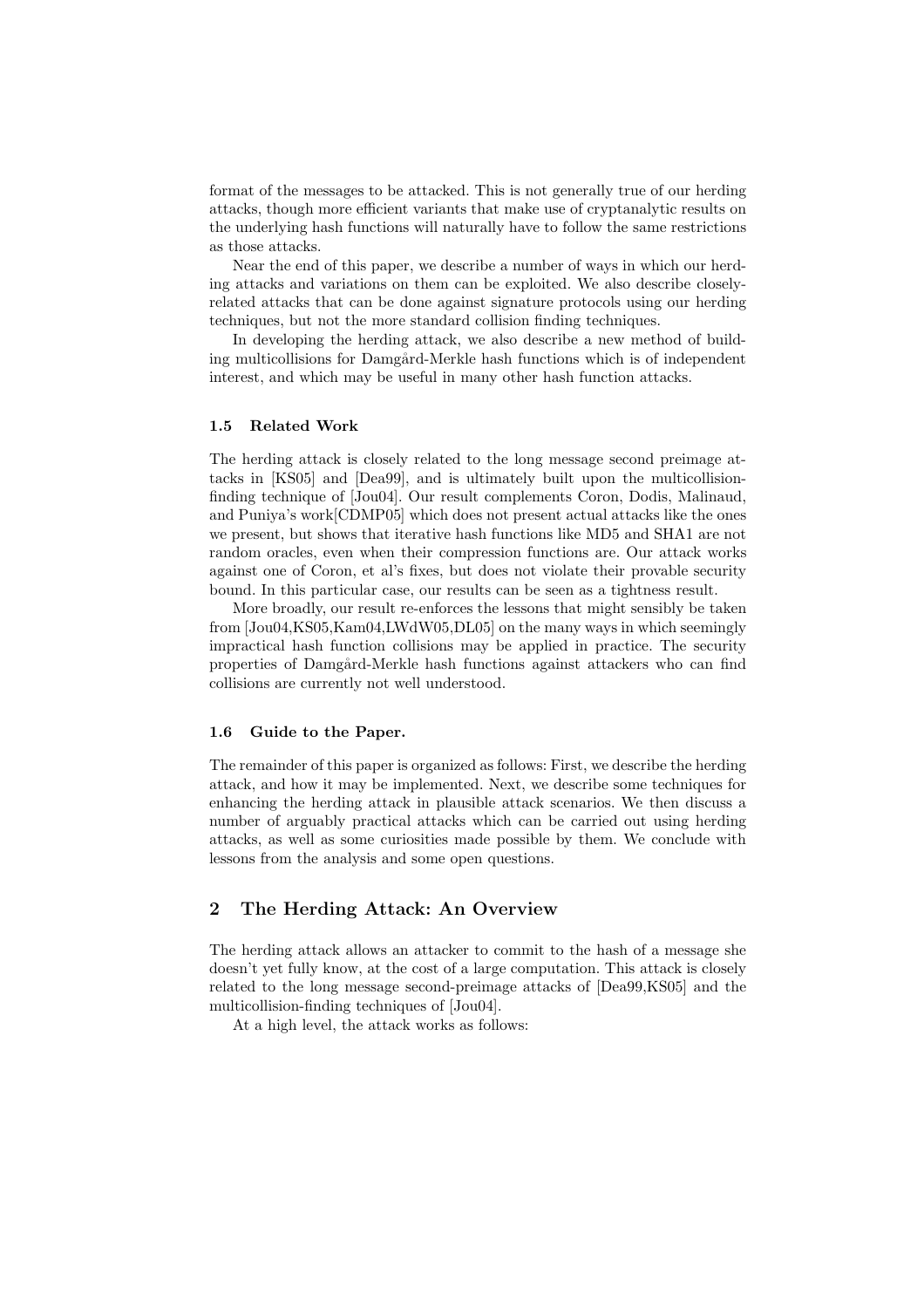- 1. The attacker, Alice, produces a large structure consisting of many possible intermediate hash values, and message blocks necessary to link all the values to a final hash output  $H$ . Note that the final hash output must incorporate a final padding block with a message length large enough to encompass the (still unknown) prefix and the linking message. She somehow commits to H.
- 2. Later, Alice gains knowledge of P. She then searches for a "linking message"  $M_{link}$  such that the intermediate hash value after processing  $P||M_{link}$  is one of the intermediate hash values which appears in the attacker's structure.
- 3. Finally, she produces a sequence of message blocks from her structure to link this intermediate hash value back to the previously sent H.

In the long-message second preimage attack, the attacker has no control over the target message. The target message does, however, provide many different intermediate hash values, and a sequence of message blocks that will map each of them to the final hash value. The attacker produces an "expandable message," then searches for a "linking message" from the end of the expandable message to any of those intermediate states.

The herding attack is almost the long-message second preimage attack in reverse: The attacker chooses most of the target message, then has to carry out a second preimage attack against his own message from some previouslyunknown prefix message  $P$ . The ability to choose most of the target message gives the attacker an enormous advantage, because she can build structures of connected message blocks and hash values which are much more efficient (in terms of the required length of messages relative to the number of reachable hash values) than a single long message.

This makes an enormous difference in the attacks that are possible, as well as the attacks' flexibility.

# 3 Building Structures of Messages: The Diamond and Elongated Diamond Multicollisions

For the herding attack, the attacker must produce a large set of intermediate hash values that can be reached in a legitimate message, as described above. In this section, we provide two ways to do this.

## 3.1 The Diamond Structure

In a second preimage attack, the attacker can't control the message. In the herding attack, he controls the "target message." This allows the attacker to trade work for suffix length in a very powerful way, by organizing a set of multicollisions into a tree structure. Figure 3.1 describes the basic idea: Note that edges represent messages, and values like  $h[i, j]$  represent intermediate hash states. In the diagram, the attacker starts with eight different first message blocks, each leading to a different hash value; he then searches for collisions between pairs of these hash values, yielding four resulting intermediate hash values (at the cost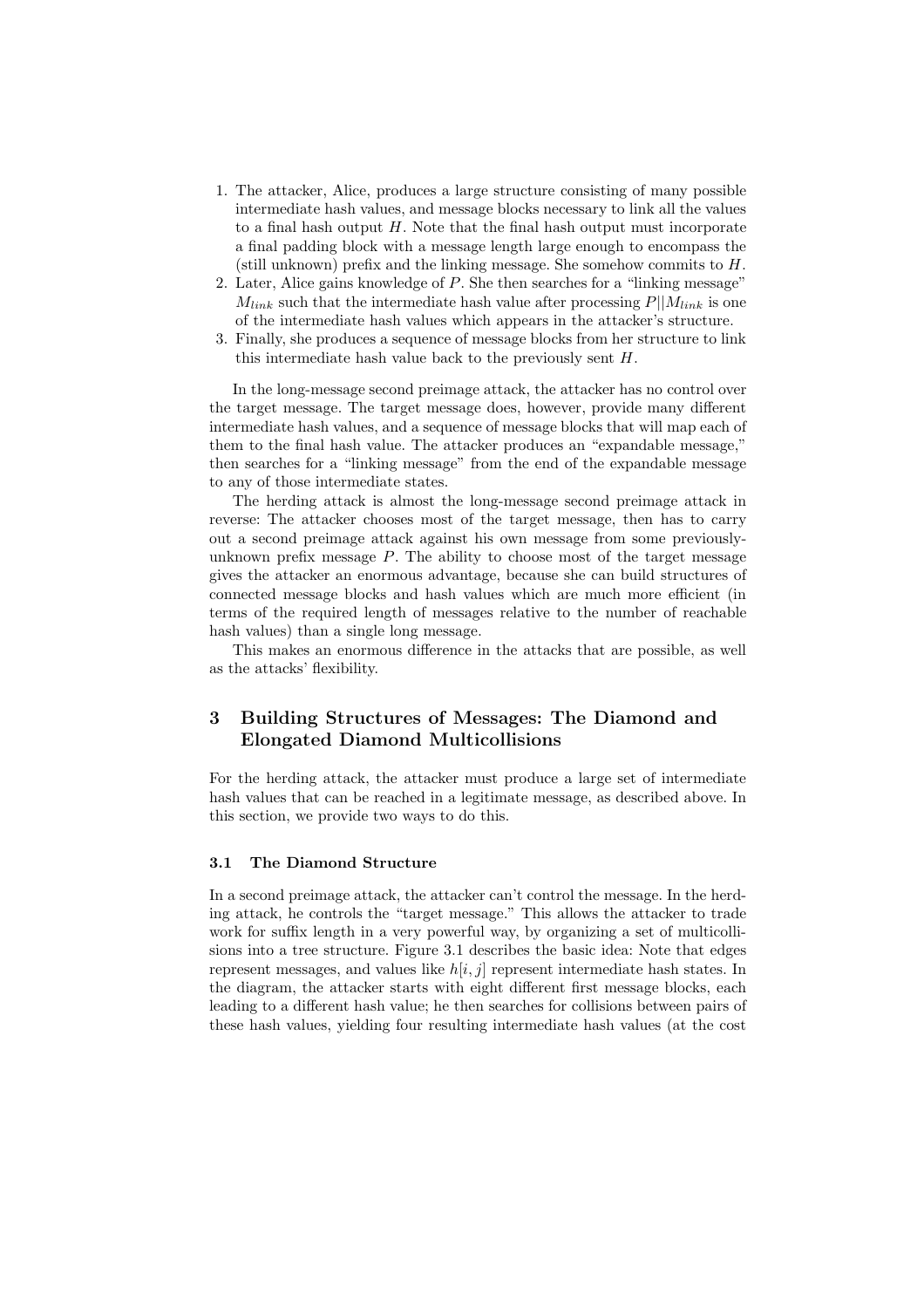of about  $8 \times 2^{n/2}$  work). He repeats the process with the four remaining values, then the two remaining ones. The result is that a diamond structure which is  $2<sup>k</sup>$  states wide, and contains  $2<sup>k+1</sup> - 1$  states total. If he fixes the tree structure prior to searching for collisions, then building the diamond structure costs about  $2^{n/2+k+1}$  compression function computations to construct. But he can do much better: If he dynamically builds the tree structure during the collision search, then at each step in the search, when a collision is found between two hash values, they are put together as colliding values in the tree. Doing so makes building the diamond structure enormously cheaper, on the order of about  $2^{n/2+k/2+\bar{2}}$ compression function computations to construct.

The work done to build the diamond structure is based on how many messages must be tried from each of  $2^k$  starting values, before each has collided with at least one other line. Intuitively, we can make the following argument: (The current formula we have is mostly derived from experimental data with smaller  $n$  and  $k$ ; the full paper will contain a more precise derivation of the formula.) When we try  $2^{n/2+k/2+1/2}$  messages spread out over  $2^k$  lines, we get  $2^{n/2+k/2+1/2-k}$  messages per line, and thus between any pair of lines, we expect about  $(2^{n/2+k/2+1/2-k})^2 \times 2^{-n} = 2^{n+k+1-2k-n} = 2^{-k+1}$  collisions. We thus expect about  $2^{-k+k+1} = 2^{1} = 2$  lines to collide with each line.

The diamond structure thus costs about  $2^{k/2+n/2+1/2}$  steps to map  $2^k$  lines down to  $2^{k-1}$  lines. A sequence of calls to map  $2^k$  lines down to one line thus costs about  $2^{n/2+k/2+2}$ .



Work for Herding Attacks with the Diamond Structure. A maximally short suffix for the herding attack is found by only searching for linking messages to the outermost (widest) level of hash values in the diamond structure, so that no expandable message is needed. In this case, the length of the suffix is  $k + 1$ message blocks, and the work done for the herding attack is approximately

$$
2^{n-k} + 2^{n/2 + k/2 + 2} \tag{1}
$$

Adding an additional  $\lg(k)+1$  message blocks for a  $(\lg(k), k+lq(k))$ -expandable message[KS05] decreases the work required to

$$
2^{n-k-1} + 2^{n/2 + k/2 + 2} + k \times 2^{n/2 + 1}
$$
 (2)

The cheapest herding attack with a reasonably short suffixes can be determined by setting the work done for constructing the diamond structure and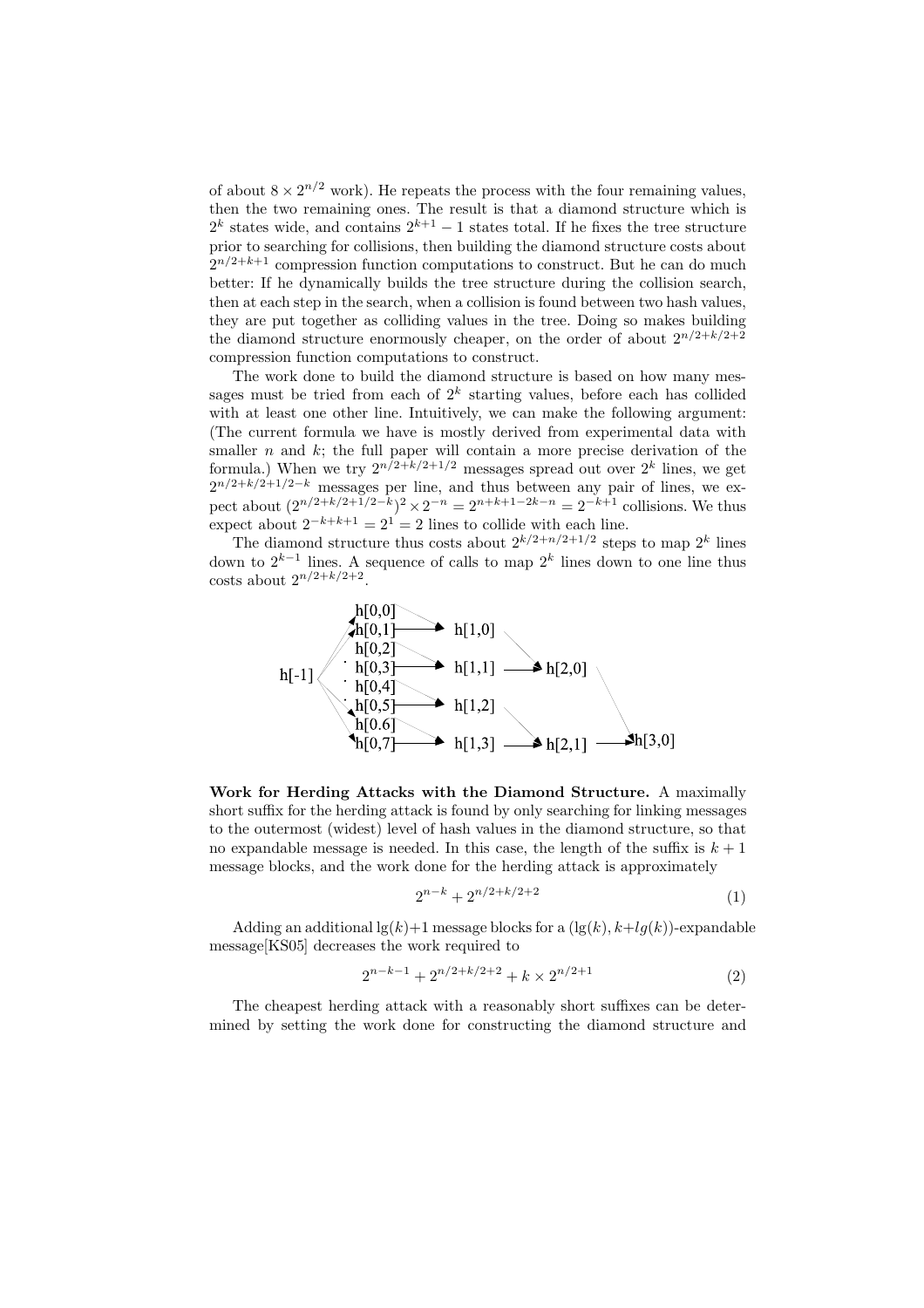finding the linking message equal. We thus get a diamond structure of width  $2^k$ , suffix length  $L$ , and total work  $W$ , where:

$$
k = \frac{n-5}{3} \tag{3}
$$

$$
L = \lg(k) + k + 1\tag{4}
$$

$$
W = 2^{n-k-1} + 2^{n/2+k/2+2} + k \times 2^{n/2+1} \approx 2^{n-k}
$$
 (5)

Thus, using a 160-bit hash function, the cheapest attack with a reasonably short suffix involves a diamond structure with about  $2^{52}$  messages at its widest point, producing a 59-block suffix, and with a total work for the attack of about 2 <sup>109</sup> compression function calls.

# 3.2 The Elongated Diamond Structure

Long messages offer a naive way to mount the attack, and the diamond structure offers much shorter suffixes. However, the attacker can make the attack much less expensive by using a very long suffix, as figure 3.2 shows. The widest layer of the diamond structure is chosen, with  $2^k$  hash values. Then, the attacker computes  $2<sup>r</sup>$  message blocks for each of the  $2<sup>k</sup>$  hash values, thus producing a total of  $2<sup>k+r</sup>$ reachable intermediate states. He then constructs the collision tree as described above.



Work for Herding Attacks with the Elongated Diamond Structure The cheapest herding attack with a suffix of slightly more than  $2<sup>r</sup>$  blocks can be determined by once again setting the work done for constructing the diamond structure and finding the linking message equal, so long as  $k + r < k/2 + n/2$ . We thus get an elongated diamond structure of width  $2^k$ , suffix length L, and total work  $W$ , where:

$$
k = \frac{n - 2r - 3}{3} \tag{6}
$$

$$
L = \lg(k + 2^r) + k + 1 + 2^r \tag{7}
$$

$$
W = 2^{n-k-r} + 2^{n/2+k/2+2} + k \times 2^{n/2+1} + 2^{k+r} \approx 2^{n-k-r+1}
$$
 (8)

Thus, with a 160-bit hash function and a  $2^{54}$  block suffix (about as long as is allowed for SHA1 or RIPEMD-160), an attacker would end up doing about  $2^{90}$ work total to herd any prefix into the previously published hash value.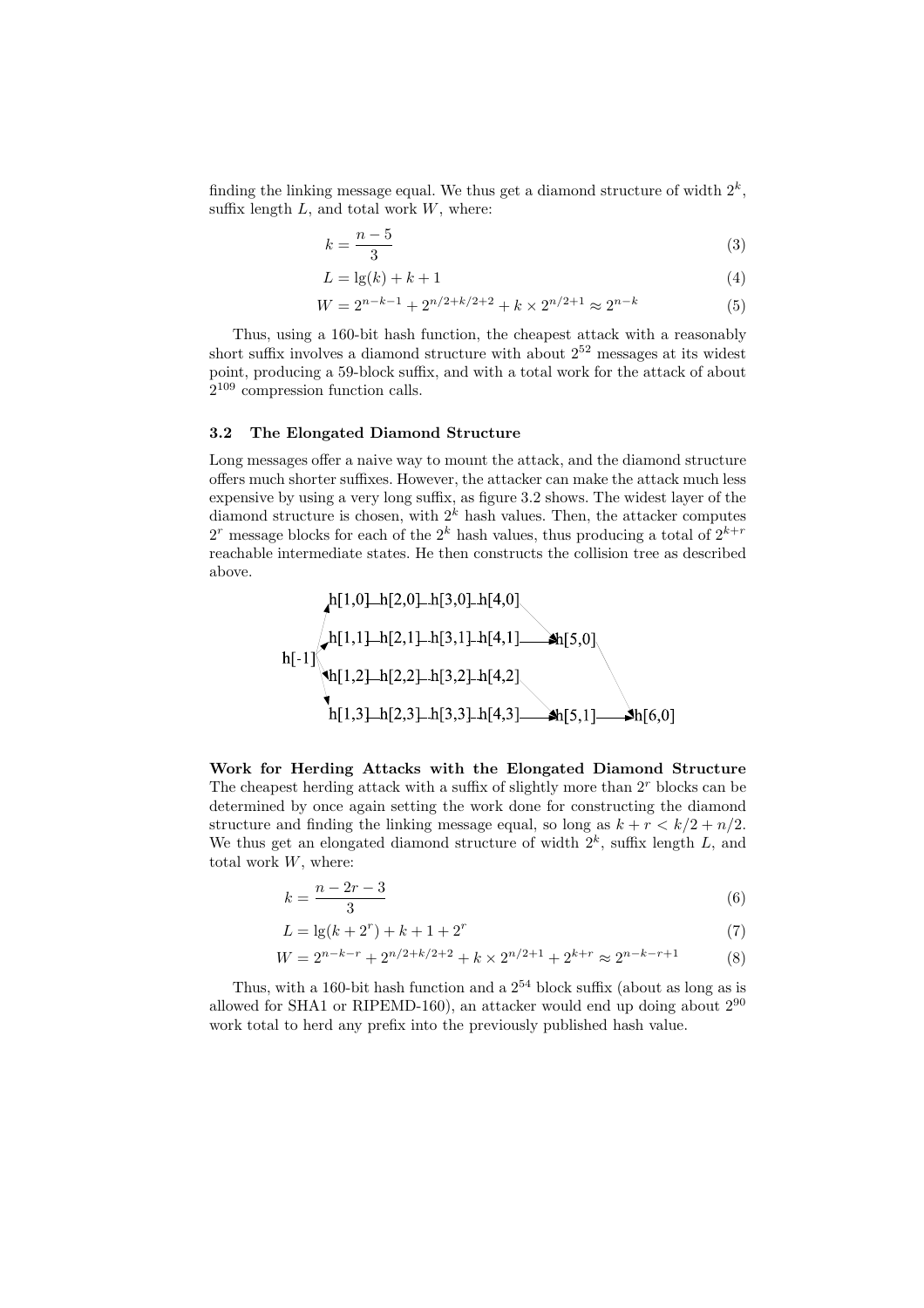# 4 Techniques and Variations for Using the Attack in the Real World

Above, we have defined what a herding attack is and broadly, how it may be done. In this section, we discuss tricks to make it more practical to actually use. Because of the very reasonable sizes of the suffixes in these attacks, and the very real dangers of collision-finding attacks on so many widely used hash functions, these attacks might really work; here we investigate how.

#### 4.1 Using Yuval's Trick to Make Messages Meaningful

In all these attacks, we are choosing a bunch of message blocks to herd the current message back to some chosen hash output. Using Yuval's clever trick[Yuv79], the attacker can prepare a basic long document appropriate to her intended deception, and produce many independent variation points in the document. This allows the use of meaningful-looking messages for most contexts. For example, each message block in layer  $i$  of the diamond structure could be a variation on the same theme, using about  $n/2$  possible variation points. The attack works in the same way if multiple message blocks are used per layer of the diamond structure, to accommodate a more restricted message space, though this naturally results in a longer suffix.

The contents of these suffixes must be pretty general. The natural way to handle this in most applications of herding is to write some common text discussing how the results are supposed to have been obtained ("I consulted my crystal ball, and spent many hours poring over the manuscripts of the ancient prophets...."). These can then be varied at many different points, independently, to yield many possible bitstrings all yielding the same (fraudulent) message.

### 4.2 Committing to Message Content vs. Bit Strings

For many of the attacks for which herding is useful, the goal is to falsely commit to some actual message content, not necessarily some specific message string. For example, an attacker trying to prove her ability to predict the stock market is not really forced to use any fixed format for the contents of her stock market predictions, so long as anyone reading them will unambiguously be able to tell whether she got her predictions right.

This provides a great deal of extra flexibility for the attacker in using Yuval's trick, and also in arranging the different parts of the message to be committed to, in order to maximize her convenience.

#### 4.3 Using Joux Multicollisions in the Deception

In this section, we describe a similar, though limited, approach to the same kinds of attacks as are made possible by the herding attack, using only Joux multicollisions.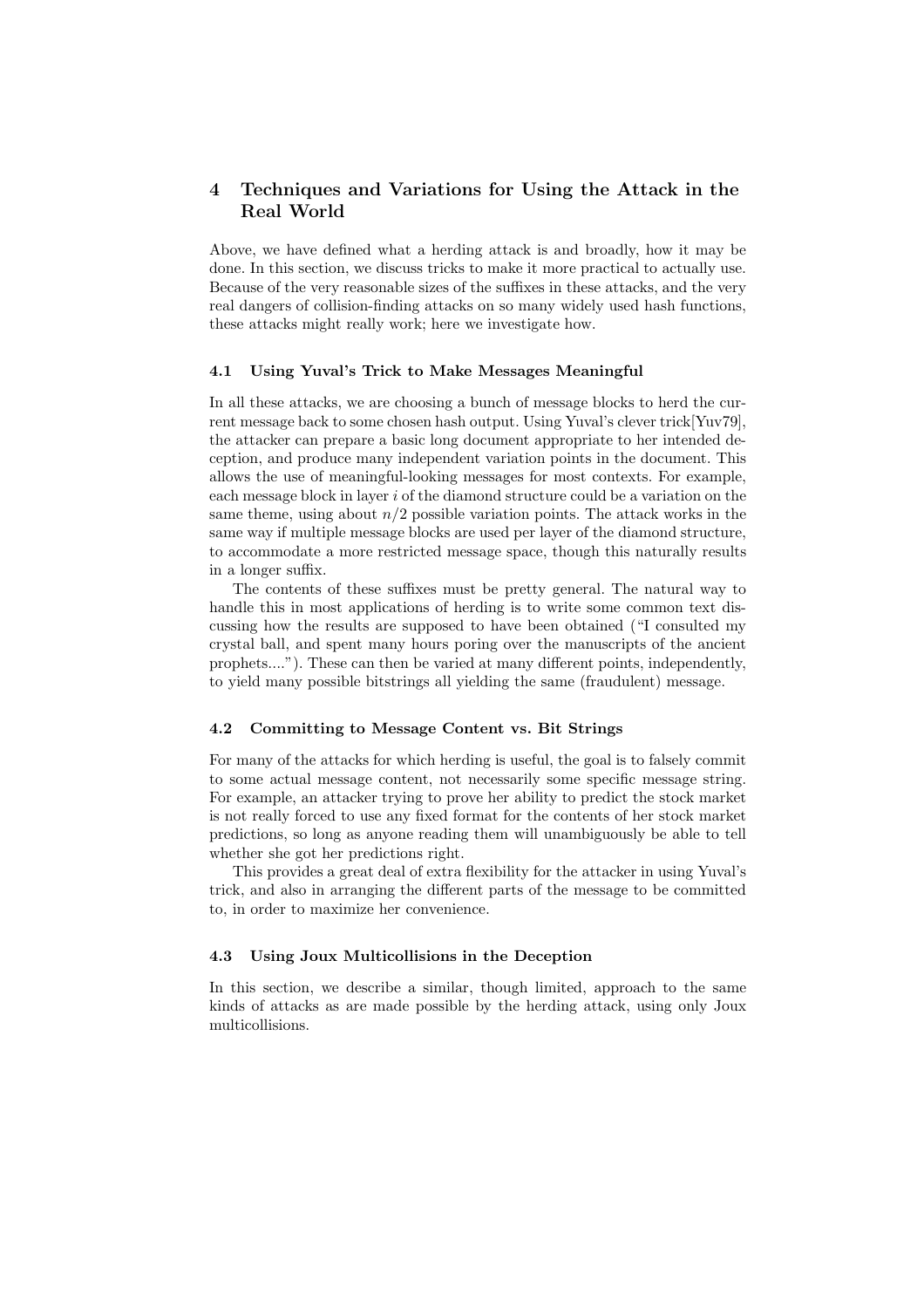The attacker wishes to publish a hash that "commits" her to a value she doesn't yet entirely know. In the full herding attack, she might well know nothing about it. In this attack, she knows how to construct the unknown message out of pieces she can define ahead of time and include in a Joux multicollision. That is, she is going to produce a long message consisting of independent pieces, where she has a choice for the value of each piece.

Consider the case where the attacker wishes to commit to a sequence of success or failure type events, without knowing them. That is, each event can be described ahead of time, and must yield either a failure or a success. An example of this would be a list of famous people who will or will not marry during the year.

The attacker chooses her list of famous people to include. For each person, she constructs a scheme for generating about  $2^{n/2}$  different variations on the two basic messages "This person will get married this year" and "This person will not get married this year." The full messages must take up an integer number of blocks, and it must be the same number of blocks for both the "yes" and "no" answer.

The attacker then constructs a Joux multicollision, in which the ith collision is between one message that says that person  $i$  will marry next year, and another that says they will not. When finished, she publishes the hash of her predictions for the future.

At the end of the year, she "reveals" her predictions, choosing for each pair of colliding blocks the one that reflects what did happen that year.

The result is somewhat like the herding attack, though it it far more constrained. However, it has three important advantages:

- 1. The attack requires less work.
- 2. The attack frontloads the work; on Jan 1, 2006, the attacker can reveal her answers immediately, without an expensive computation.
- 3. Within the constraints of making plausible-looking messages, the attack can make direct use of existing attacks on hash functions such as MD5 and SHA1 since, for each collision search, the IVs are the same.

Further, this technique can be combined with the more general herding attack to provide even more flexibility, as we will discuss below.

### 4.4 Precomputing All Possible Prefixes

In the herding attack, the attacker may reasonably expect to produce a diamond structure with  $2^{50}$  or more possible hash values. For a great many possible applications of the herding attack, this may be more than the possible number of prefix messages. The attacker may now take advantage of an interesting feature of the diamond structure: there is no restriction on the choice of starting hash values for the structure.

Let  $2^k$ , the width of the diamond structure, be the number of possible prefix messages that the attacker may need to herd to her fixed hash value. (If there are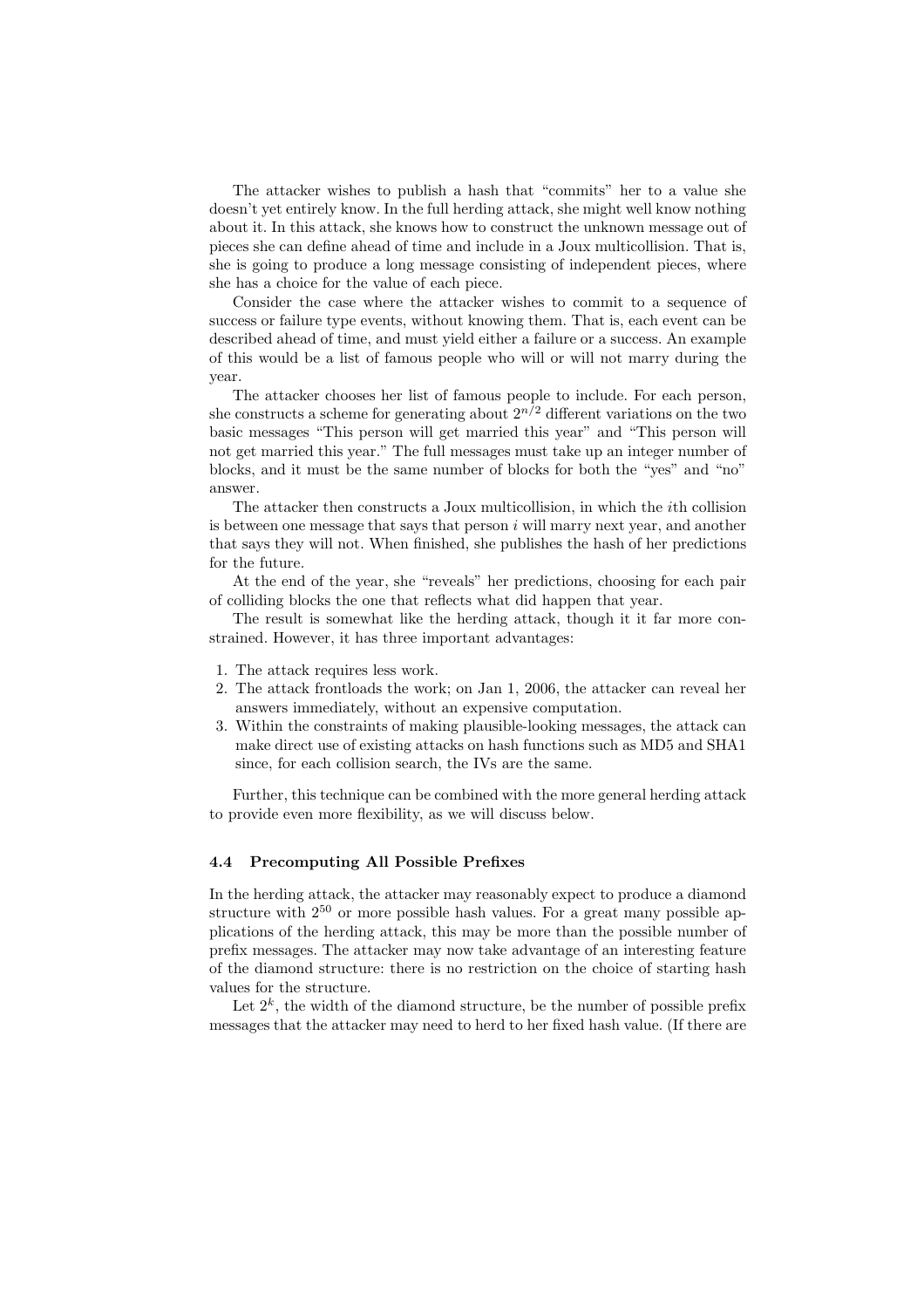fewer prefix messages, the attacker append one block to all the possible prefix messages, and vary that block to produce a set of prefix messages that is exactly the right size.) She computes the intermediate hash after processing each prefix message, and uses these intermediate hashes as the starting hash values for the diamond structure.

The initial work to construct the diamond structure in this way is the same as for the more general herding attack. However, the attacker now has the ability to immediately produce a message which starts with any possible prefix with the desired hash value. That is, she need not do a second expensive computation to herd the prefix she is given.

The attacker who has a larger set of possible prefixes than this is not lost; she may precompute the hashes of the most likely  $2^k$  prefixes. Then, if any of those prefixes is presented to her, she can herd it immediately; otherwise, she must do the large computation.

#### 4.5 Combining Precomputations and Joux Multicollisions

In some cases, some large part of the prefix messages will be precomputable, but not everything. For example, a hash which commits to a high-level summary of the outcomes of the 2008 federal elections has a very small set of possible kinds of content, in the sense that either major party may win heavily, or may win by a narrow margin, or neither may win a clear victory, but it's vanishingly unlikely that a third party candidate will win, or that a list of the 100 most likely people to run on either side compiled today by an interested observer would fail to list the two major-party presidential candidates. On the other hand, a listing of which party carried each state's electoral votes for president might have too many possibilities to be entirely predicted, and a county-by-county summary certainly would be. However, the Joux multicollision trick can be used there; the message is constructed so that it starts with a terse statement about which party won the presidency, then a summary of who won in each state or county, and then the text discussion summarizing the election. Because the two parties and the summary of which party won in each state can be put together using a Joux multicollision, the attacker can still precompute all possible prefix messages, and ensure that she can quickly produce a message that "proves" she had predicted to whatever happens in the election.

#### 4.6 Applying the Joux Multicollision Idea to Diamond Structures

In some cases, the possible strings Alice may need to produce may not quite fit the Joux multicollision pattern, but almost fit. For example, a string describing how the 2008 election will come out in each state would lose a great deal of specificity if it committed only to "Democrat/Republican." An alternative is for Alice to build a small precomputed diamond structure for each state, encompassing all plausible outcomes. For example, ignoring third party votes, Alice could build a precomputed diamond structure committing to (82/18,81/19,...,19/81), a set of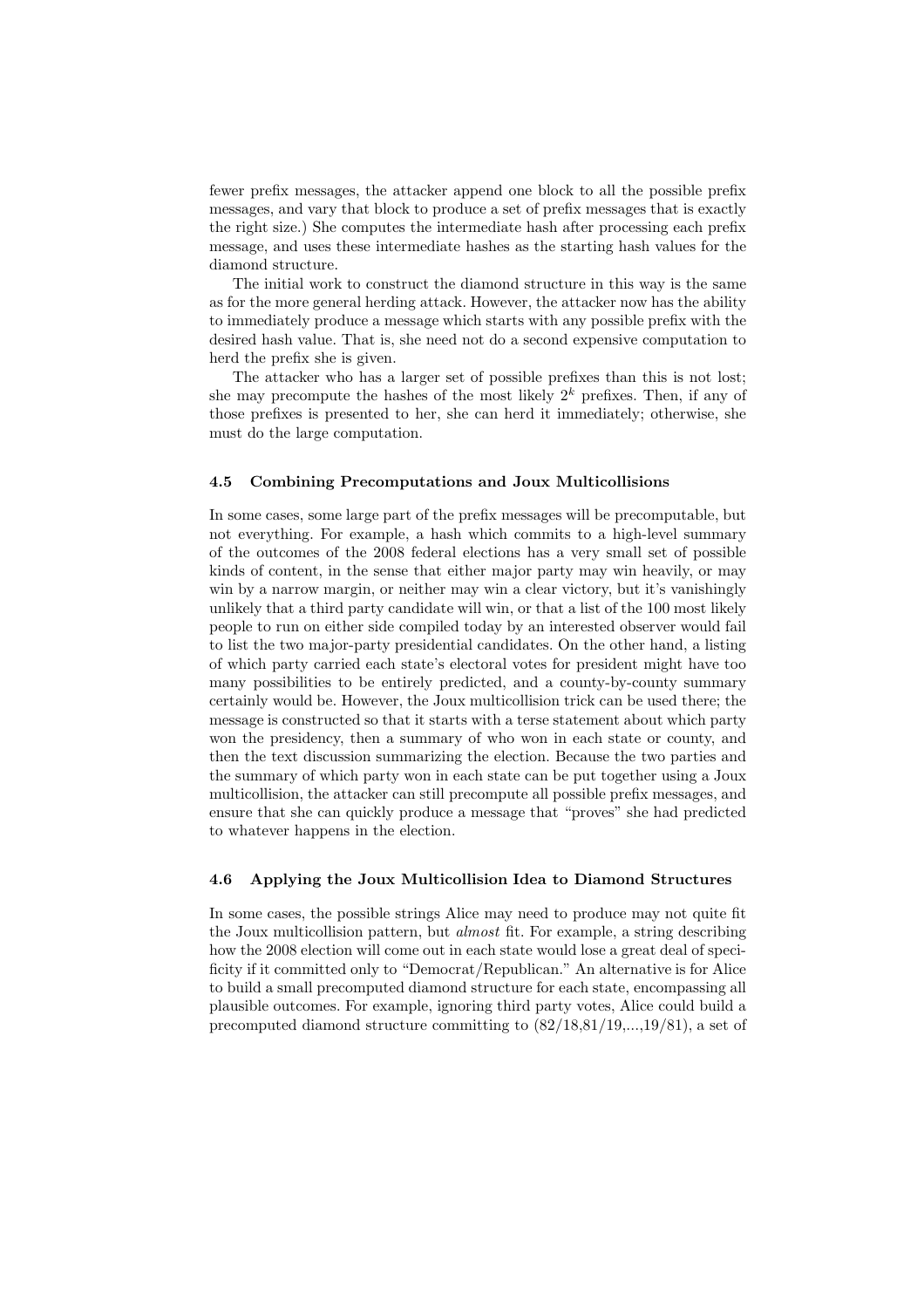64 possible descriptions which covers essentially every possible outcome, for each state. After the polls closed, she could then reveal her "uncanny" predictions.

This small precomputed diamond could be built for each state, allowing Alice to instantly reveal her "predictions" with uncanny accuracy, even though she is specifying a great deal of detailed information.

#### 4.7 The Simultaneous Multicollision

The diamond structure used in the attack lends itself to finding a large number of different messages that all have the same hash. It's possible to have a protocol where Alice sends out a hash H, and then Bob sends many prefixes  $P_{0,1,...,R-1}$ , and for each one, Alice responds with a suffix  $S_i$  such that  $\text{hash}(P_i||S_i) = H$ .

# 4.8 The Hash Router

A large diamond structure can be constructed, leading to a hash value H. A large number of different input blocks may be processed from that hash value, to get to a large number of hash outputs. Now, any given prefix can be herded to any of these specified hash outputs.

# 5 Applying the Attack: Herding for Fun and Prophets

In this section, we describe how the herding attack can be used in many different contexts to do surprising things.

# 5.1 The Nostradamus Attack

We first return to Nostradamus:

One day in early 2006, the following ad appears in the New York Times:

I, Nostradamus, hereby provide the MD5 hash H of many important predictions about the future, including most importantly, the closing prices of all stocks in the S&P500 as of the last business day of 2006.

A few weeks after the close of business in 2006, "Nostradamus" publishes a message. Its first few blocks contain the precise closing prices of the S&P500 stocks. It then continues with many rambling and vague pronouncements and prophecies which haven't come true yet. The whole message hashes to H.

Discussion. The Nostradamus attack is carried out in order to convince people that the attacker can tell the future. This could be based on some claimed psychic power, but also on some claimed improved understanding in science or economics, allowing detailed prediction of the weather, elections, markets, etc. This can also be used to "prove" access to some inside information, as with some attacker attempting to convince a reporter or intelligence agent that she has inside access to a terrorist cell or secretive government agency.

At a very general level, this attack works as follows: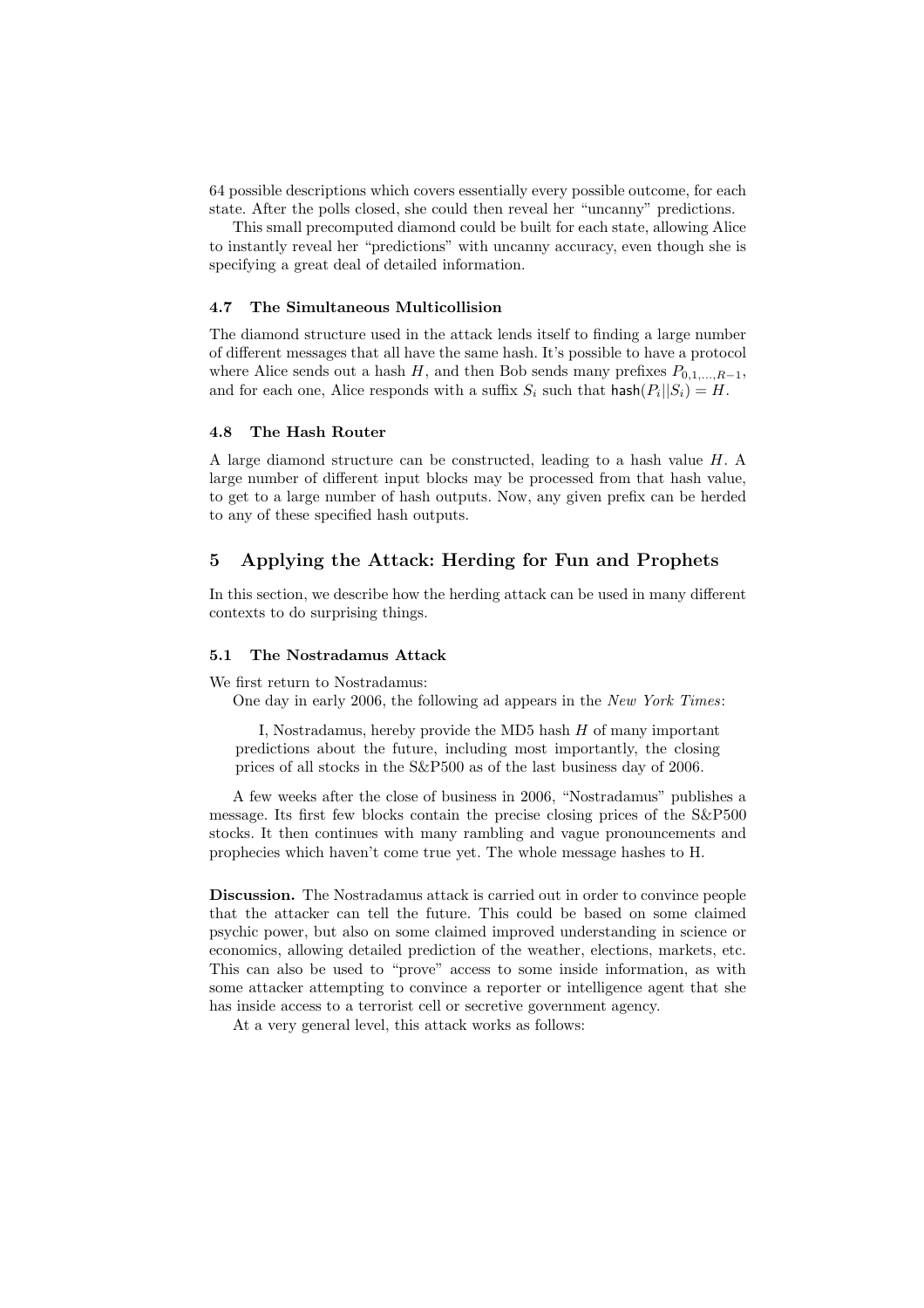- 1. The attacker presents the victim with a hash  $H$ , along with a claim about the kind of information this represents. She promises to produce the message that yields the hash after the events predicted have occurred.
- 2. The attacker waits for the events to unfold, just as the victim does.
- 3. The attacker herds a description of the events as they did unfold into her hash output, and provides the resulting message to the victim, thus "proving" her prior knowledge.

In many cases, the possible events to be committed to may be precomputed, allowing the attacker to "prove" her prior knowledge as soon as the events "predicted" unfold, with no further expensive computation.

Variation: Stealing Credit for Inventions. The attacker can use the same idea to claim to be a brilliant inventor, while actually stealing other peoples' work. He submits hashes to a digital timestamping service periodically. After he sees some new invention he wants to claim, he herds a description of the invention to some old hash value.

This attack uses the "hash router" structure: a diamond structure with a single additional message block after it. Because the attacker must send many hashes, but need only herd one message to the right value (the one which shows the attacker's prior claim to the invention), the attacker must vary the final message block after the diamond structure for each hash sent.

## 5.2 Committing to an Ordering

Alice decides to prove (perhaps in a gambling context) that she can predict the outcome of a race with 32 entrants. She commits to a sequence of 32 hash outputs,  $H_{0,1,...,31}$ . After the race is over, she produces 32 strings,  $S_{0,1,...,31}$  such that  $S_i$  describes the entrant in the race who finished in ith place, and  $H_i =$  $hash(S_i)$ .

This attack uses the "hash router," above. Alice builds a diamond structure starting from the names of the 32 entrants. When the diamond structure yields a final hash  $H$ , she produces 32 new message strings (probably simply strings like "1st place", "2nd place", etc.), and processes them from  $H$  to get 32 different hash outputs. She commits to these hash outputs. When the time comes to reveal her choices, she produces 32 strings which commit her to the correct ordering of entrants in the race.

#### 5.3 Editing Messages Without Changing the Hash

Above, we have described the herding attack as applying when the victim chooses a prefix, but the real attack is richer than this–it applies when an attacker has control over the last few blocks of any message. Thus, the attacker or some innocent party can provide a long file, the text or HTML version of a newspaper or textbook, etc. She can determine a hash for it, digitally sign the hash, and get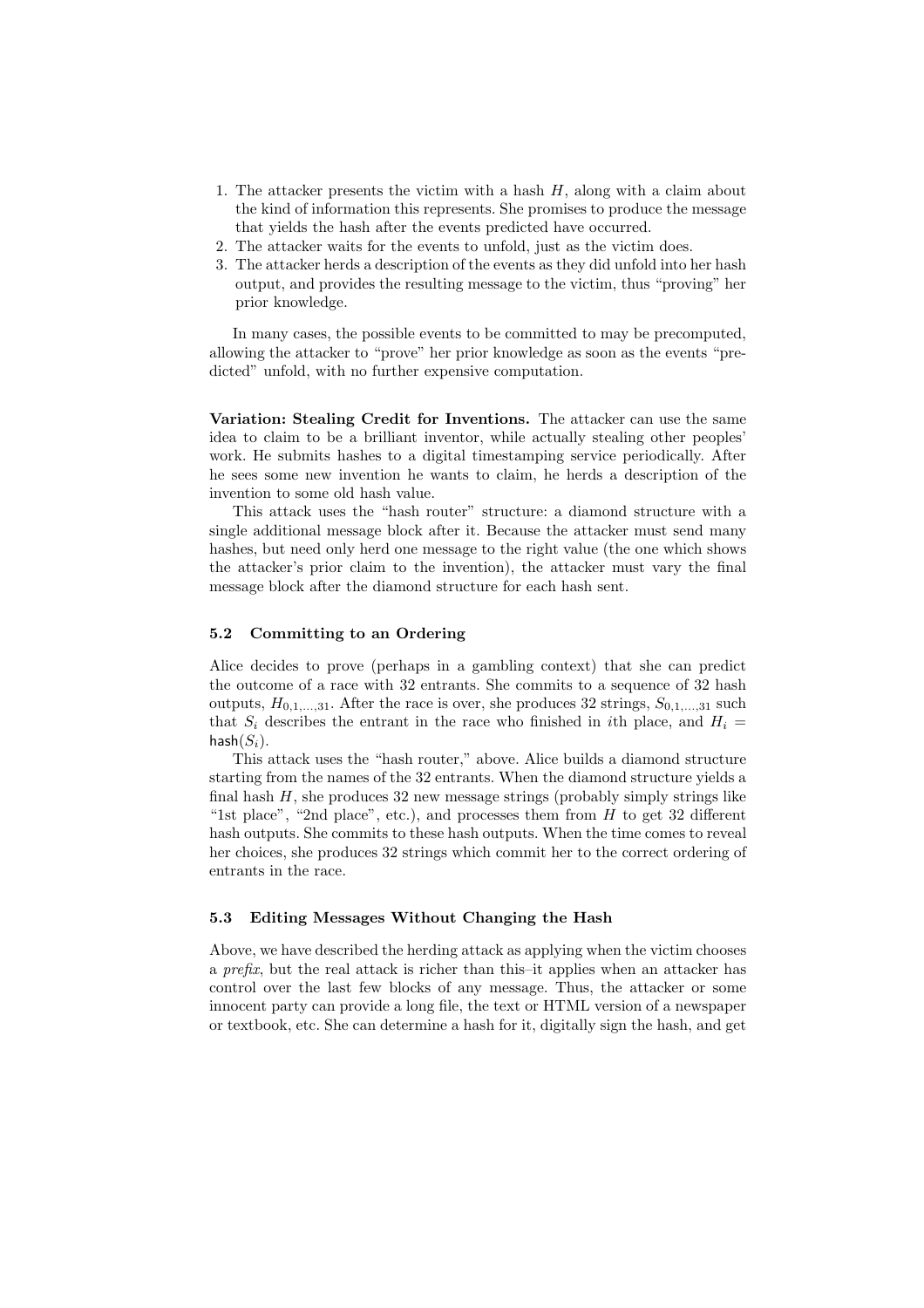it timestamped. She can then get others to edit the message anywhere but in its last 55 or so blocks. That is, the attacker can allow news stories in the HTML version of the newspaper to be rewritten, can alter discussions, etc. Whenever she decides to, she can herd this back to the already-published hash by altering only those last 55 or so blocks.

This defeats the use of hashes to "freeze" information so that it can't later be altered. Further, unlike a straightforward collision attack, which would allow an attacker to find two different versions of the information with the same hash, this attack allows the attacker to edit the data at will. Even more interestingly, it allows the attacker to incorporate innocent parties' edits of the information.

How it Works. Alice constructs a diamond structure first. She then chooses one path through the diamond structure. Whenever the victim edits the message, the attacker simply alters the last message block before the diamond structure to link back into the diamond structure in a different place.

Moving the Herding Blocks Around. Above, we have assumed that the herding blocks had to appear at the end of the message. However, this isn't really the case. The attacker may append fixed message blocks to the end of her diamond structure, so that while she must change 55 or so successive message blocks at some point in the message after the last edit, she need not change the last 55 blocks. However, this still requires that the attacker control or at least know the last 55 blocks of the original message, and also of all edited variations.

However, a bit of cleverness on the attacker's part can deal with some very small amount of variation in those last few blocks. Consider the situation in which the victim will decide, after the original message and hash are committed to, which of two possible suffix strings,  $S_0$  or  $S_1$ , is to be appended to the end. The attacker can still deal with this; she appends one message block after her diamond structure, and computes about  $2^{n/2}$  choices for that message block. For each possible one, she computes the final hash result after processing both  $S_0$ and  $S_1$ . By the birthday paradox, she expects to find a pair of message blocks  $Z_0, Z_1$  such that hash $(...||Z_0||S_0)$  = hash $(...||Z_1||S_1)$ . With a rapidly-increasing amount of work, she can extend this to deal with small numbers of alternative  $S_i$ . (For example, an attacker trying to find 10 messages with the same 160-bit hash expects to have to try about  $2^{144}$  message blocks.)

# 5.4 Overcoming Code Review: Herding Messages Created with an Innocent Party

The herding attack is useful (to an attacker, anyway) even when nobody is being fooled about prior knowledge or commitment to a bitstring. Consider the situation in which a voting system vendor submits source code to a testing lab, and must go through many rounds of comments and updates to the source code before finally passing the evaluation. Further suppose that the testing lab always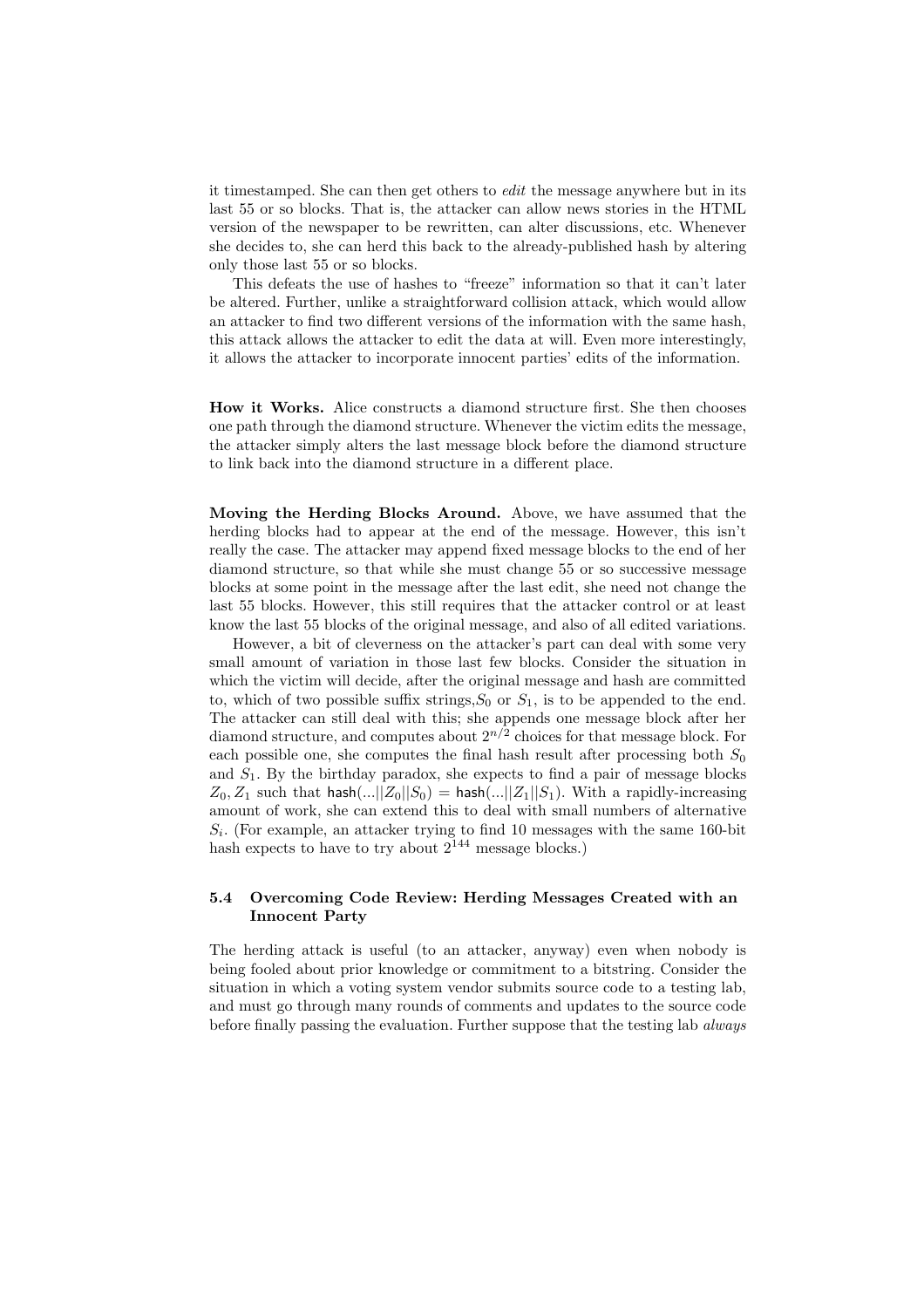requires some unpredictable-to-the-programmer changes as a way of making it more difficult to insert intentional bugs in the system.

The attacker has taken over the voting system company, and now does a large precomputation to get a diamond structure with output hash  $H$ , which she does not publish. She submits her initial source code with only the certainty that she can alter the final few hundred bytes of some source code file; perhaps the end of the file is filled with freeform documentation of recent changes. She goes through the process of submitting the code, getting required changes, etc. Each time, before she submits the source code file being attacked, she alters the last few hundred bytes to herd the hash to her chosen value. When the testing lab finally passes her source code, it appends a digital signature to each source code file, to ensure election officials using the voting system that they are getting properly reviewed source code.

The attacker now has a source file which she can edit later without changing the hash, despite the fact that the file was created by an interaction with a trustworthy entity. Thus, she can produce an altered version with a trapdoor included, and replace it in the signed distribution for the next election.

Note that the same basic idea could apply to any message being produced, such as object code, postscript, a text contract, etc.

#### 5.5 Controlling the Full Message by Controlling a Suffix

Consider the following situation: Alice and Bob are working together on a large document; Bob is responsible for the first part, while Alice is responsible for the second. Bob (wisely) mistrusts Alice, and understands the recent hash results, so he insists that his part of the document go first. Bob produces the first part of the document, for which he is to be held responsible,  $D<sub>B</sub>$ . Alice then produces her part, for which she is to be held responsible,  $D_A$ . They both hash and sign the complete document  $D_B||D_A$ .

Without the herding attack, Bob appears safe; Alice can certainly introduce collisions on her part of the document, but Bob is not held responsible for them, so why should he care?

With the herding attack, Alice chooses the last few blocks of  $D_A$  to herd the message into her diamond structure. She can then take the hash of this document, and alter Bob's section at will, without altering this hash.

### 5.6 Random Number Fixing

Alice and Bob want to agree on a shared random sequence for some game. Alice sends hash $(X_1)$ , then Bob responds with  $X_2$ . Finally, Alice reveals  $X_1$ , and Alice and Bob each derive random bits by combining  $X_1$  and  $X_2$  in some way. The herding attacks and its variations can be used to allow Alice to exert substantial control over the resulting random bit sequence.

Suppose Alice and Bob each contribute an equal-length message to the protocol, and that random bits are derived by XORing the two messages together.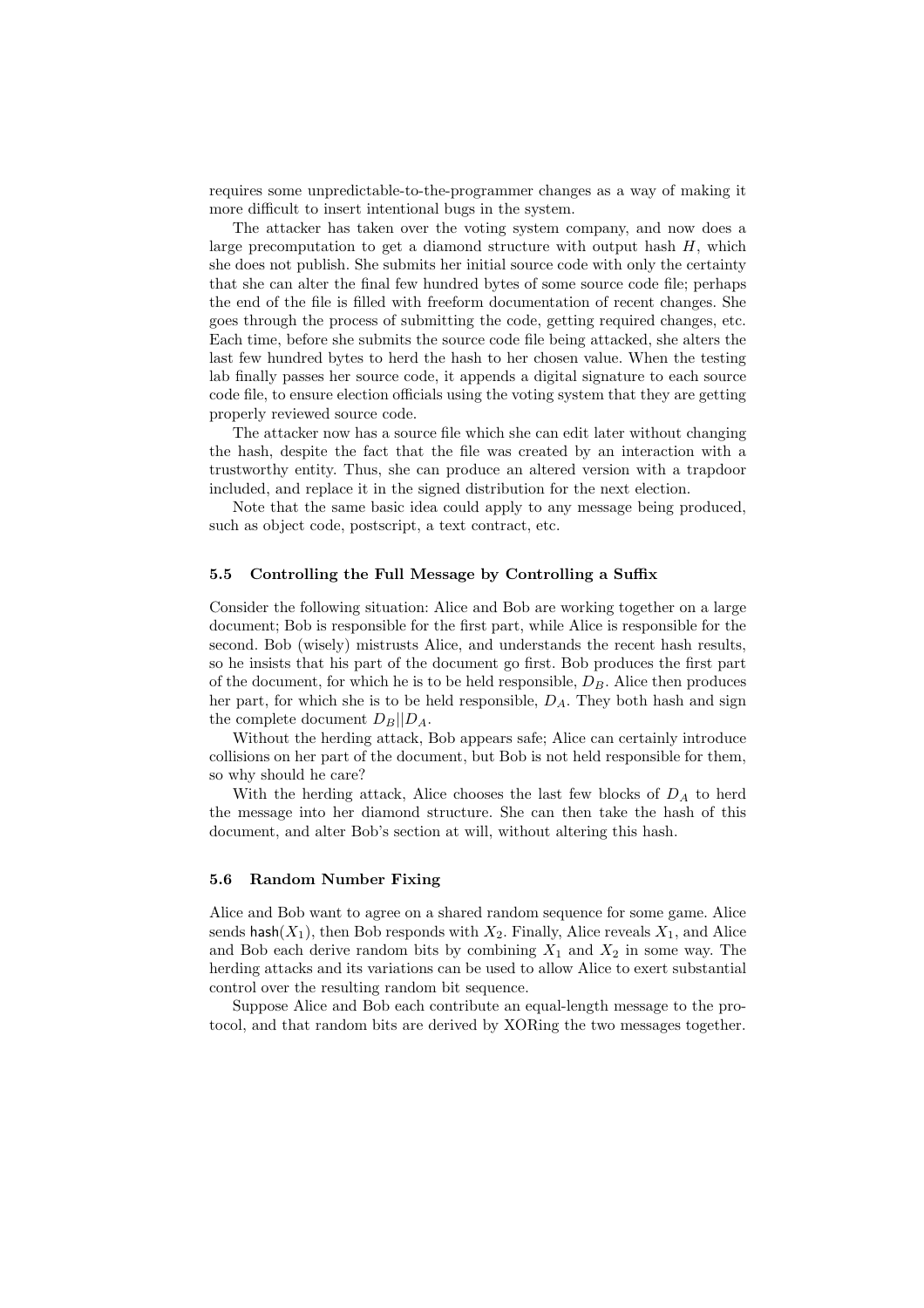A conventional use of a collision attack would give Alice only two choices for  $X_1$ . A Joux multicollision attack in this case gives Alice enormous flexibility– she can choose two possibilities for each message block. If random numbers are derived one message-block-sized chunk at a time, then Alice gets two choices for each random number generated, while Bob has no power at all over them.

A herding attack would allow Alice to be even more powerful in principle– she could choose any sequence of message blocks until the last 55 or so, which she would need to herd the  $X_1$  she sent to the committed hash value. However, without some precomputation, Alice would have a very hard time herding her choices for  $X_1$  to the value to which she had committed quickly enough for Bob to continue the protocol with her.

In this attack, the herding attack isn't used to prove prior knowledge, but rather to change a value after it has been committed to.

# 6 Other Applications of the Herding Attack and Diamond Structure

# 6.1 Multiblock Fixed Points

Attacks on commitment schemes are not the only applications of the diamond structure and herding attack ideas. We can also find short cycles in hash functions. This is done in a simple way: we first construct a diamond structure, where each of the starting hash values in the structure are found by generating a random message block, and computing the compression function result of that message block from the hash function's initial value. If the diamond structure is  $2^k$  wide, we then compute  $2^{n-k}$  trial message blocks from the end of the diamond structure. We expect an intermediate collision, which yields a k-block fixed point for the hash algorithm.

This can be extended; with  $2^{n-k+r}$  work, we expect about  $2^r$  different k-block fixed points, all reachable from a legitimate message. These can be concatenated together; we can choose which of the  $2<sup>r</sup>$  k-block chunks of message we wish to append to the message next, without reference to previous choices. Further, any message can be "herded" to this set of fixed points with about  $2^{n-k}$  work and k appended blocks.

# 7 Conclusions

In this paper, we have defined a property of a hash function, Chosen Target Forced Prefix (CTFP) preimage resistance, which is both surprisingly important for real-world applications of hash functions, and also surprisingly dependent on collision resistance of the hash function. We have described a variation on the Joux multicollision technique for building tree-like structures of multicollisions called "diamond structures," and enumerated a number of techniques made possible by these structures. We have described a number of arguably practical attacks which use these techniques.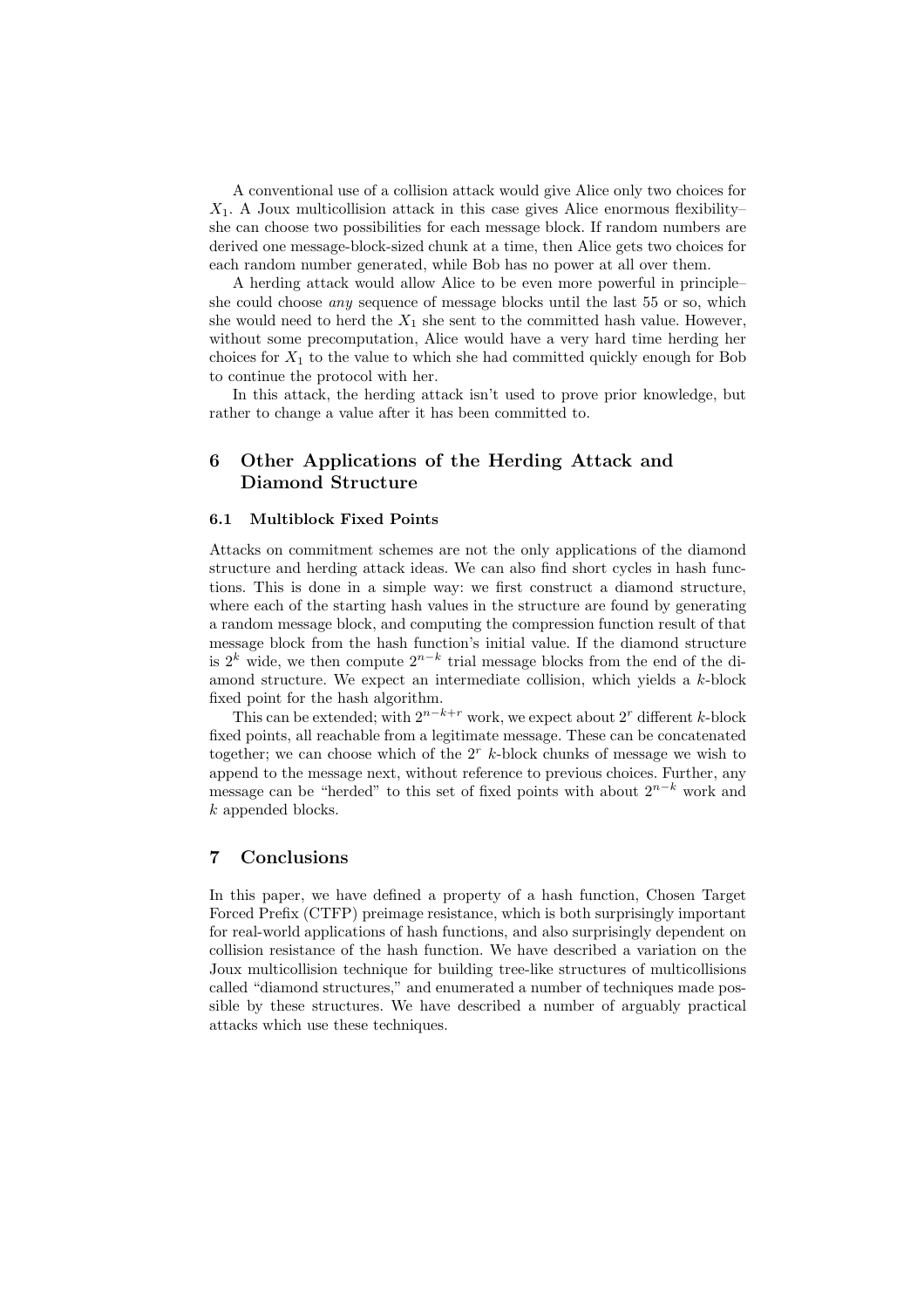At a very basic level, the most important lesson the reader can take from this paper is that using hash functions whose collision resistance has been violated is very difficult, even when the relevant security property does not appear to depend on collision resistance.

A great deal of research remains to be done in this area. The diamond structure seems likely to us to be about as useful in developing new attacks as the Joux multicollision result, and we hope to see others building on the work in this paper by finding other surprising things to do to iterated hash functions using herding attacks and the diamond structure. Additionally, there may be many other surprising ways in which iterated hash functions built on the Damgård-Merkle construction may be attacked, when the attacker can find intermediate collisions.

# 8 Acknowledgments

The authors wish to thank Morris Dworkin, Niels Ferguson, Hal Finney, Stuart Haber, Bart Preneel, and Bruce Schneier for helpful comments and discussions on the subject of this paper. T. Kohno was supported by David Wagner's NSF CAREER Award CCR 0093337.

# References

- [BC04] E. Biham and R. Chen. Near-collisions of SHA-0. In M. Franklin, editor, Advances in Cryptology – CRYPTO 2004, volume 3152 of Lecture Notes in Computer Science, pages 290–305. Springer-Verlag, Berlin, Germany, 2004.
- [BCJ<sup>+</sup>05] E. Biham, R. Chen, A. Joux, P. Carribault, C. Lemuet, and W. Jalby. Collisions of SHA-0 and Reduced SHA-1. In R. Cramer, editor, Advances in Cryptology – EUROCRYPT 2005, volume 3494 of Lecture Notes in Computer Science. Springer-Verlag, Berlin, Germany, 2005.
- [CDMP05] J.-S. Coron, Y. Dodis, C. Malinaud, and P. Puniya. Merkle-Damgård revisisted: How to construct a hash function. In V. Shoup, editor, Advances in Cryptology – CRYPTO 2005, volume 3621 of Lecture Notes in Computer Science. Springer-Verlag, Berlin, Germany, 2005.
- [Dam89] I. Damgård. A design principle for hash functions. In G. Brassard, editor, Advances in Cryptology – CRYPTO'89, volume 435 of Lecture Notes in Computer Science, pages 416–427. Springer-Verlag, Berlin, Germany, 1989.
- [Dea99] R. D. Dean. Formal Aspects of Mobile Code Security. PhD thesis, Princeton University, January 1999.
- [DL05] M. Daum and S. Lucks. Attacking hash functions by poisoned messages: The story of Alice and her boss, 2005. http://www.cits.rub.de/ MD5Collisions.
- [Jou04] A. Joux. Multicollisions in iterated hash functions. Application to cascaded constructions. In M. Franklin, editor, Advances in Cryptology – CRYPTO 2004, volume 3152 of Lecture Notes in Computer Science, pages 306–316. Springer-Verlag, Berlin, Germany, 2004.
- [Kam04] D. Kaminsky. MD5 to be considered harmful someday. Cryptology ePrint Archive, Report 2004/357, 2004. http://eprint.iacr.org/.